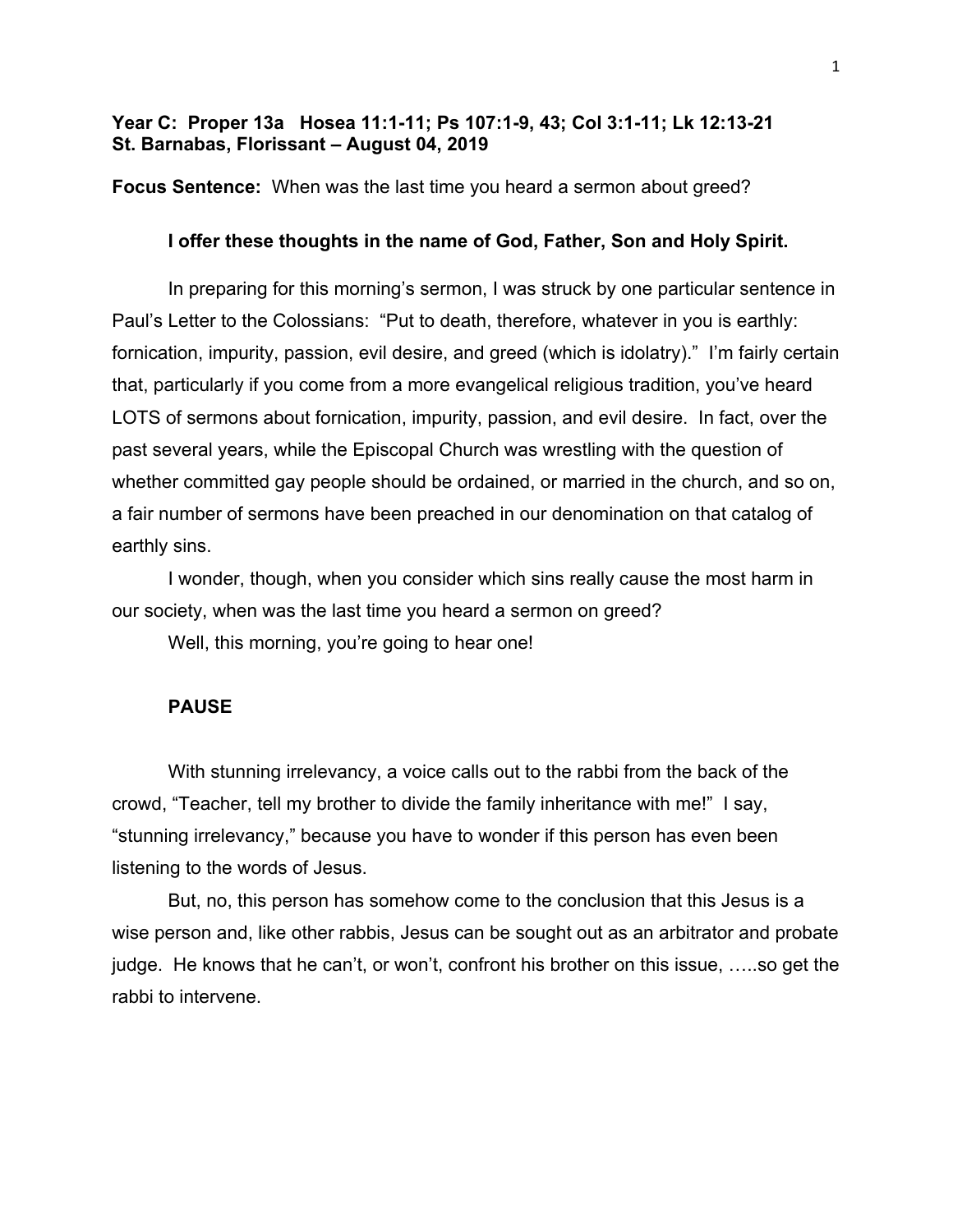These opening verses in this morning's passage from Luke's Gospel might well remind us of a similar request made to Jesus in a story we heard some two weeks ago - -- when Martha, busy and distracted by trying to be the perfect hostess, demands of Jesus, "Tell my sister to help me in the kitchen."

I'm sure that an entire sermon could be preached on the need for each one of us to take ownership and responsibility for our own situations, and then to act upon them, but that's not the message I want to reflect upon this morning.

### **PAUSE**

Throughout the Gospels, we see a familiar pattern repeated. Someone comes to Jesus with a question, with a particular request. "Is it lawful to do this or that?" Jesus doesn't give a specific answer to the question, but instead changes the question.

And the change Jesus makes is always in a particular direction. Jesus deepens and extends the question, from the specific to a deeper principle, which the questioner doesn't yet realize is the real issue.

The commandment says we are to do no murder. Jesus takes that and shifts it to the *motivations* that produce murder, to the hatreds and resentments that are the source of betrayal and violence. And, in like manner, Jesus does it here.

Jesus moves from the specific issue of dividing a family inheritance to the inner and much deeper issue of greed and covetousness. And, once again, Jesus uses a parable to get to this deeper issue.

### **PAUSE**

The parable of the rich, we might say "successful", man, who builds ever bigger barns in which to store his bumper crops of grain, is often called the parable of the rich fool, and it's one which just might have something to say to us rich Americans.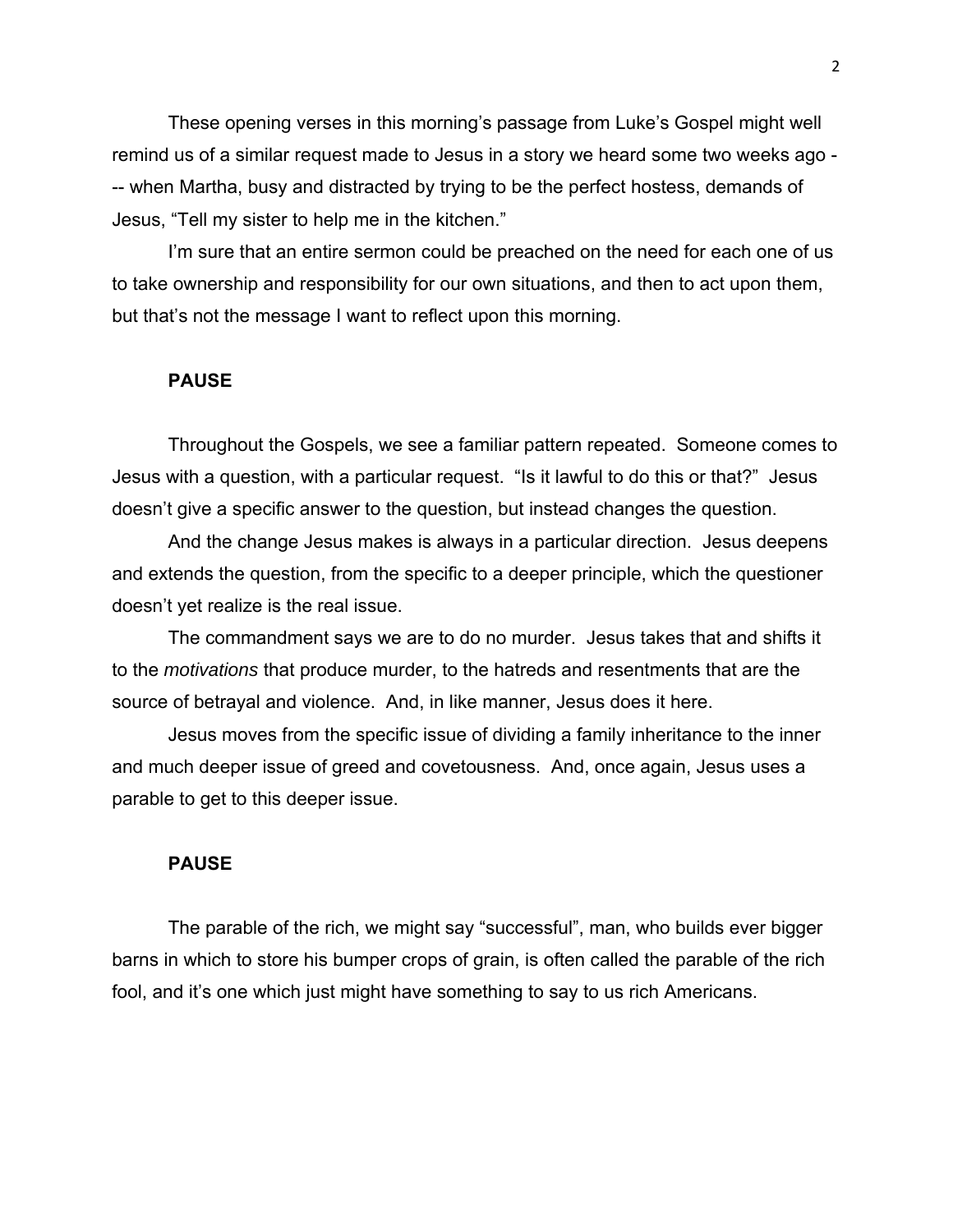Like the rich, or successful, man, our country and our human talent has produced abundantly. And, like the man in the parable, we too seek to have ample goods laid up for many years. All we really want are good investments, some IRA's, a place at the lake where we can retire and enjoy our golden years without fear of being dependent on anyone. Does this desire make us "FOOLS"?

### **PAUSE**

Well, we've all heard the warnings about the need to plan ahead for retirement, or about making sure we have something put aside for our children's education. Is there anything wrong with that? Isn't that simple prudence and common sense?

In Luke's story, it says that the land produced abundantly: apparently, the right mix of rain and sunshine and fertile land, and (no doubt) hard work has produced very good results. And simple prudence dictates that adequate barns should be built for crop storage. Next year might not be so good. And there's really nothing wrong with this, there's really nothing wrong with being "RICH". So, what IS the problem here?

The problem seems to lie in that little word, "soul". This rich man, this successful man, has slipped into the illusion of equating material success with spiritual progress. And it's an all-too-common illusion.

"We Americans are prosperous; therefore, God has blessed us. And if God has blessed us, then it must be as a reward for our lives." The logic of this so-called "prosperity gospel" might seem irrefutable, but unfortunately, it's quite wrong.

To ask a question which we're realizing more and more these days on a social and international, as well as on a personal scale --- at what COST has this prosperity come into our lives, or into our organization, or into our nation? Who suffers because of our success?

#### **PAUSE**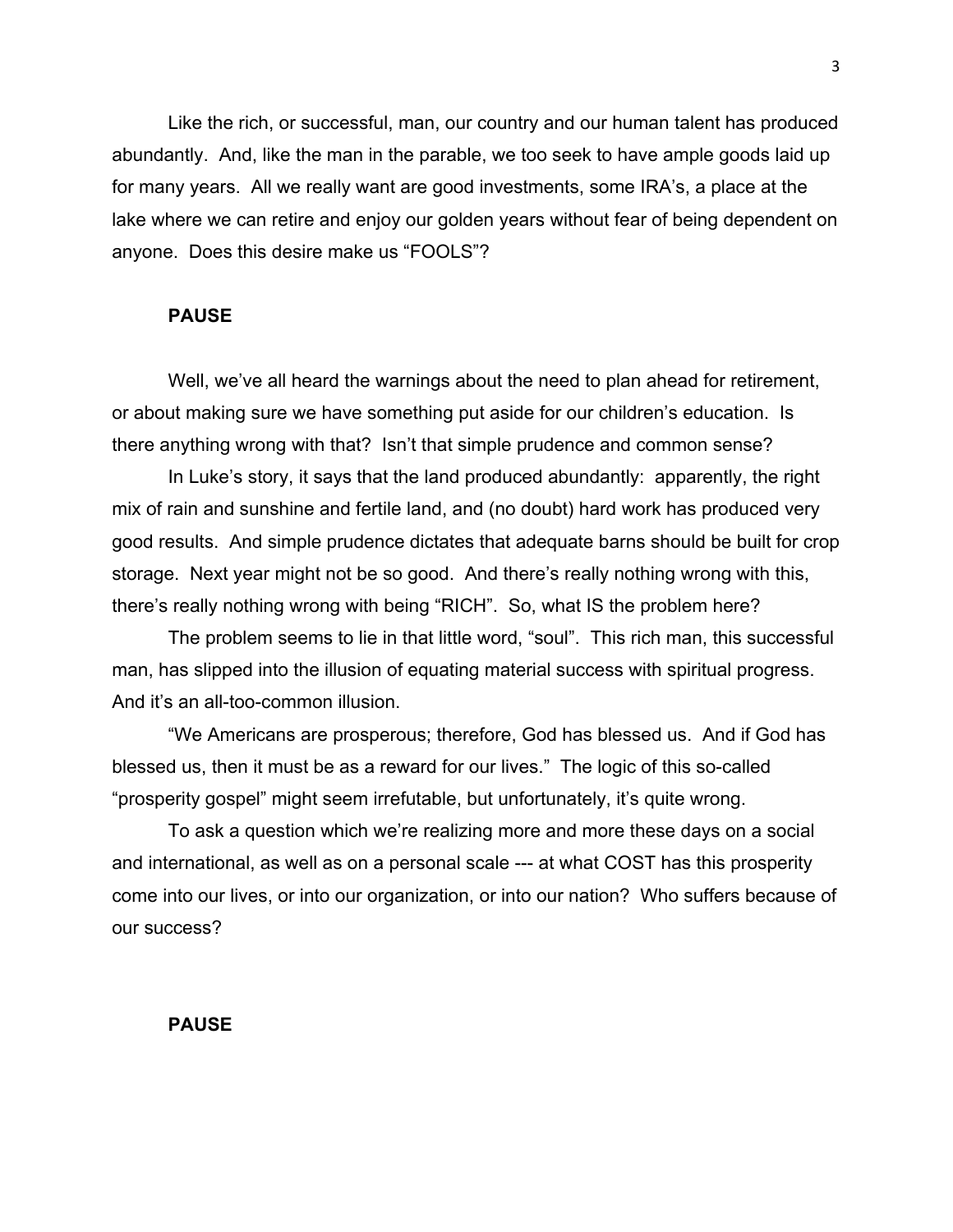In recent years, we've heard any number of news stories about Wall Street bankers, CEO's of large corporations, and so on, who are earning hundreds of millions of dollars. We might also be aware of Bill Gates, the chairman of Microsoft, who is reputed to be worth over \$72 billion! By the way, that is allegedly equal to the combined wealth of the least well-off 40% of all Americans.

In recent years, we've also heard news stories about countries in Africa or Latin America, where a very UNHAPPY mix of weather and other circumstances has produced yet another famine. Thousands have died in those countries. And, even here in America, it's reported that over 20% of our children go to bed hungry every night.

In addition, we Americans might do well to reflect often on the fact that we represent some 4% of the world's population and, yet, we consume some 20% of the world's resources!

### **PAUSE**

It's certainly not our place to judge individuals, billionaires or otherwise (and I DO know that Bill Gates, for one, is very much a philanthropist), but I really think it's important for us all, and particularly for us Americans, to continually ask those questions: "At what cost, to ourselves and to others, has this prosperity come? Who suffers because of our success?"

# **PAUSE**

Quite apart from the issue of cost, the mistake our rich landowner has made, and one which we all frequently make, is to consider his possessions the ultimate measure and value of his life. American culture certainly pushes us into making this mistake. Advertising constantly trumpets the message in subtle, or not-so-subtle, ways that we've really "GOT IT MADE", we've really succeeded, when we at last drive this particular car, or wear this particular perfume, when we live in this particular neighborhood, or when we upgrade to this particular latest smartphone.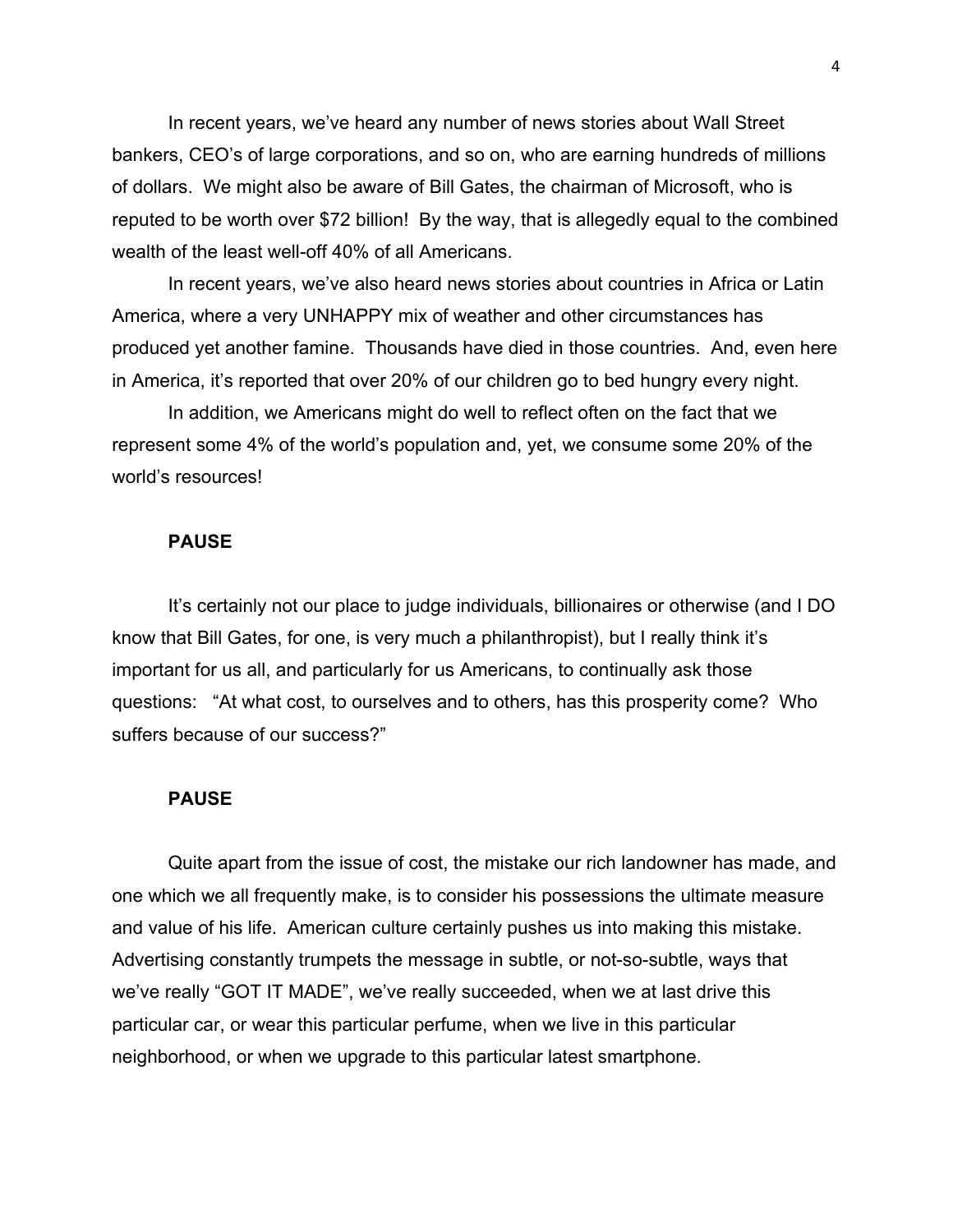Another news story we see from time to time is the one showing thousands of (often poorer) Americans lining up to buy Powerball tickets (when the payoff gets especially high). The odds against winning are ONLY 80million:1, but…"I'd have it made for life!"

### **PAUSE**

Possessions in themselves aren't evil. In fact, they can be used responsibly and for much good. The problem only arises when, like the rich man, we become so focused on their accumulation that they become an end in themselves. When that happens, we lose sight of God, and of our fellow human creatures. We once again fall into the sin of idolatry (as Paul warned his Colossian Christians.)

### **PAUSE**

The rich man thinks to HIMSELF, he says to HIMSELF. The rich man fails to pray, fails to consider God. He sets up his possessions as his idol, and he certainly fails to think about anyone beyond himself.

But what does God say? God says to him, "You FOOL! This very night your life is being demanded of you! Of what use are all these things you've prepared, that you've set aside for your supposed security?" The Psalms tell us that a FOOL is someone who says to himself, "There is no God", and it's no accident that Jesus uses the word, FOOL, to describe this person who has forgotten everything but himself, who lives for himself alone, as if indeed there is no God.

Living as if there is no God, living as if there were no one to answer to beyond myself and my desires, that's ultimately what makes me a FOOL in God's eyes.

Fortunately, Jesus provides an alternative. Jesus reminds each of us that real life does not consist in the abundance of possessions. And finally, Jesus calls each of us to be "rich toward God". Rich in our response of faith and, more importantly, being rich enough to use our possessions in accordance with that faith, which means being able to share them with others rather than accumulating them for one's self alone.